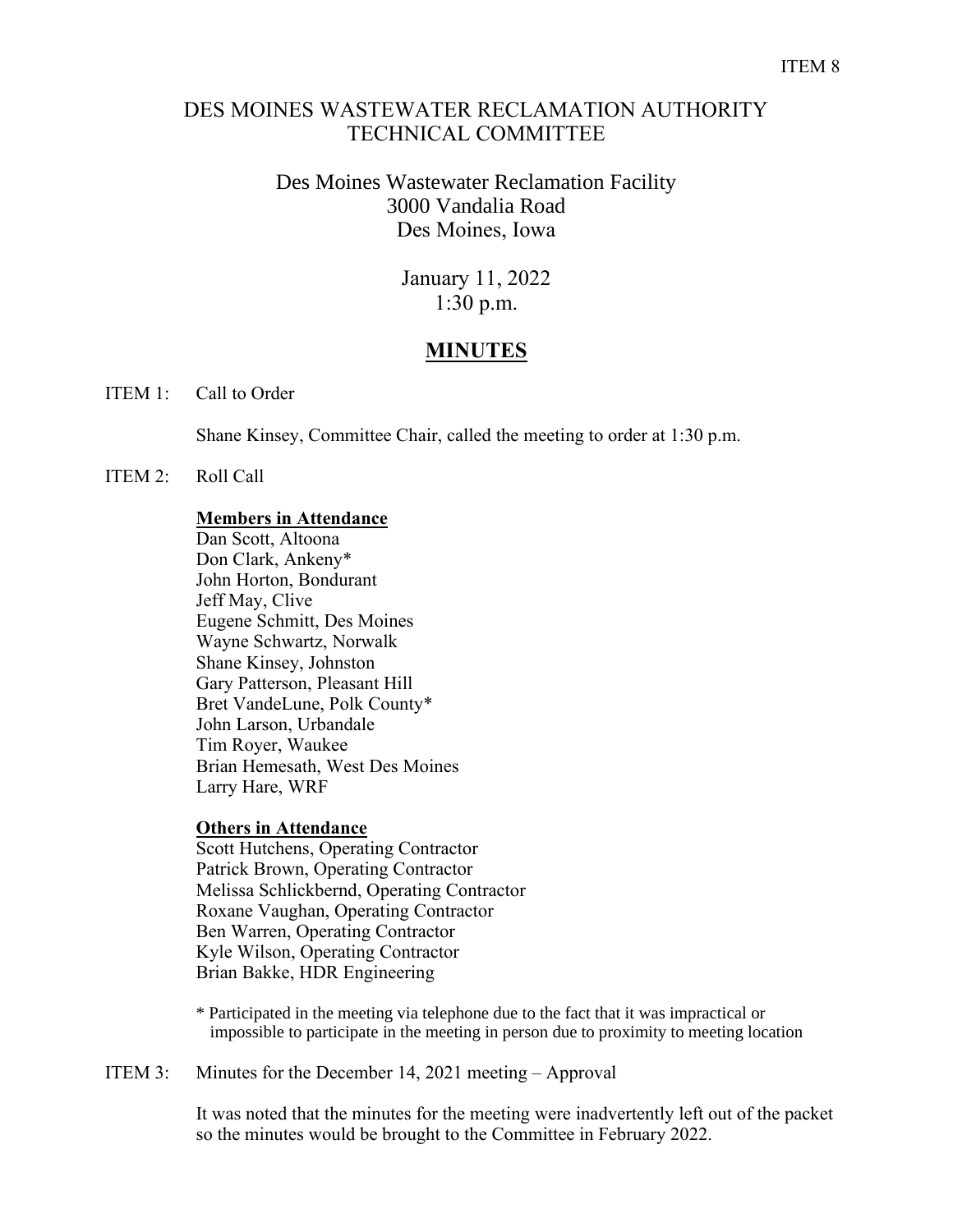### ITEM 4: WRA 2021 Community Populations – Approval

Scott Hutchens noted the item is an annual item that is brought before the Committee for approval and it is a requirement of the WRA's 28E Agreement. The Community populations are used in the event there is a population weighted vote.

John Larson made a motion for recommendation. Tim Royer seconded that motion. All in favor. The motion carried.

ITEM 5: WRA Birdland Pump Station Improvements – Project Recommendation

Scott Hutchens explained the project to the group and noted that the project is a requirement of the Consent Order for the WRA. Scott noted the engineer's estimate for this project is \$15,344,000.00 and bids will be taken on Tuesday, March 1, 2022. The bids will then be presented to the WRA Technical Committee at the March 8, 2022 meeting for review and recommendation to the WRA Board for consideration at the March 15, 2022 meeting Jeff May asked whether the cost estimate was based upon recent material and labor costs. Scott explained that the estimate was prepared with some contingency but estimating the true cost of the project with all of the current supply chain issues and inflationary issues is challenging.

Jeff May made a motion for recommendation. Larry Hare seconded that motion. All in favor. The motion carried.

ITEM 6: WRA Southern Tier Interceptor, Phase 10, Segment 24 – Project Recommendation and Design Flow Approval

> Scott Hutchens explained that project is a parallel gravity sewer project that was identified in the WRA Facility Plan Update – 2012 and that the project is located partially in the City of Des Moines and partially in unincorporated Warren County. He noted the engineer's estimate for this project is \$2,650,481.00 and bids will be taken on Tuesday, February 1, 2022. The bids will then be presented to the WRA Technical Committee at the February 8, 2022 meeting for review and recommendation to the WRA Board for consideration at the February 15, 2022 meeting.

> Wayne Schwartz asked what the design flow of the sewer was based upon. Scott Hutchens explained the purpose of reversionary interest as the WRA Agreement defines it and how the communities capacity allocations are defined.

> Wayne Schwartz made a motion for recommendation. Tim Royer seconded that motion. All in favor. The motion carried.

ITEM 7: WRA Ingersoll Run Outlet Sewer, Phase 28, Segment 3 – Project Recommendation and Design Flow Approval

> Scott Hutchens explained the project is one of the segments of sewer necessary to eliminate a combined sewer overflow location at 22<sup>nd</sup> and High Street in Des Moines in order to comply with the Consent Order. The project was identified in the WRA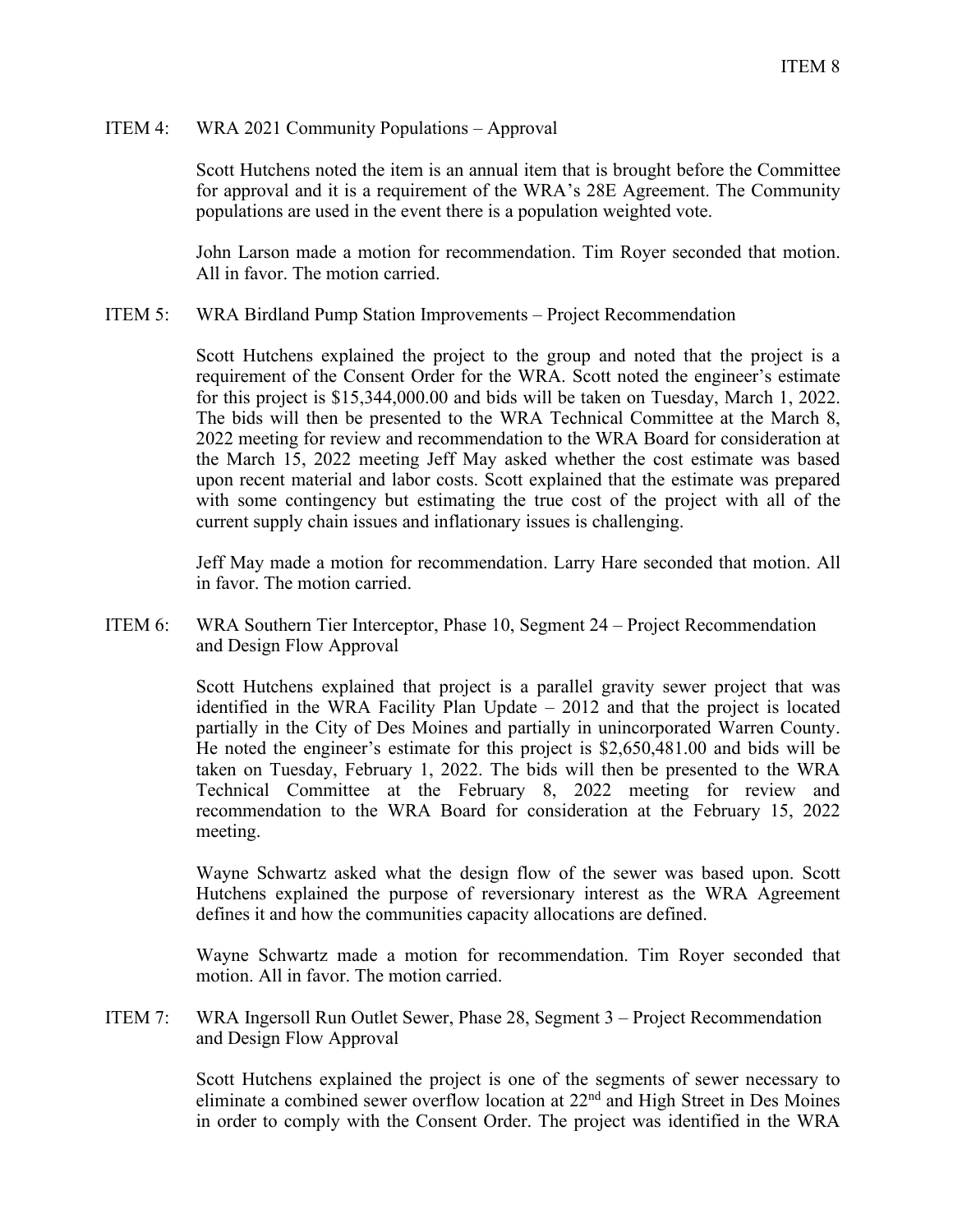Facility Plan Update – 2012 and is the first segment of the three segments of the Ingersoll Run Outlet sewer to bid. The engineer's estimate for this project is \$4,770,825.00 and bids will be taken on Tuesday, February 8, 2022. The bids will then be presented to the WRA Technical Committee at the February 8, 2022 meeting for review and recommendation to the WRA Board for consideration at the February 15, 2022 meeting.

Brian Hemesath asked if a portion of the project is open cut or trenchless pipe installation. Patrick Brown noted the project includes close to half open cut and half trenchless pipe installation.

Brian Hemesath made a motion for recommendation. John Horton seconded that motion. All in favor. The motion carried.

ITEM 8: Supplemental Agreement No. 3 to the Professional Services Agreement with HDR Engineering, Inc. for Additional Design, Bidding, and Construction Phase Services for the WRF Clarifier Improvements

> Scott Hutchens noted the original professional services agreement with HDR Engineering, Inc. included Design Phase Services associated with the WRF Clarifier Improvements for both Phase 1 improvements and Phase 2 improvements. The first Supplemental Agreement No. 1 approved by the WRA Board included additional Design Phase Services associated with the Phase 1 improvements and Supplemental Agreement No. 2 was approved by the WRA Board for additional design, bidding, and construction phase services associated Phase 1 project. This Supplemental Agreement No. 3 includes additional Design, Bidding, and Construction Phase Services Phase 2 improvements and includes an increase of \$87,080.00 for additional detailed design effort for additions at the request of Staff. Supplemental Agreement No. 3 also includes \$24,730.00 for Bidding Phase Services, and approximately 2,799 hours for Construction Phase Services to total \$331,590.00 over the 36-month construction timeline. The Supplemental Agreement No. 3 with HDR Engineering, Inc. does not include a full-time RPR so the fee for services during construction is lower than typical at approximately 2.1% of the engineer's construction estimate.

> Brian Hemesath asked what the total engineering percentage costs for the improvements were. Patrick Brown explained how the design of the Phase 1 improvements and the design of the Phase 2 improvements were included in the same design contract and that between the Phase 1 and Phase 2 improvements the total engineering fees were about \$1,400,000 for around \$30,000,000 in estimated construction costs.

Brian Hemesath made a motion for recommendation. Tim Royer seconded that motion. All in favor. The motion carried.

ITEM 9: WRA Fiscal Year 2023 Capital Improvement Plan – Information

Scott Hutchens noted that the plan was included for information at this time and that the second sheet in the packet was a comparison sheet showing the estimate increases for the year. Roxane Vaughan noted the increases in the comparison sheet and noted that she and James were working on finalizing the individual sheets. She also